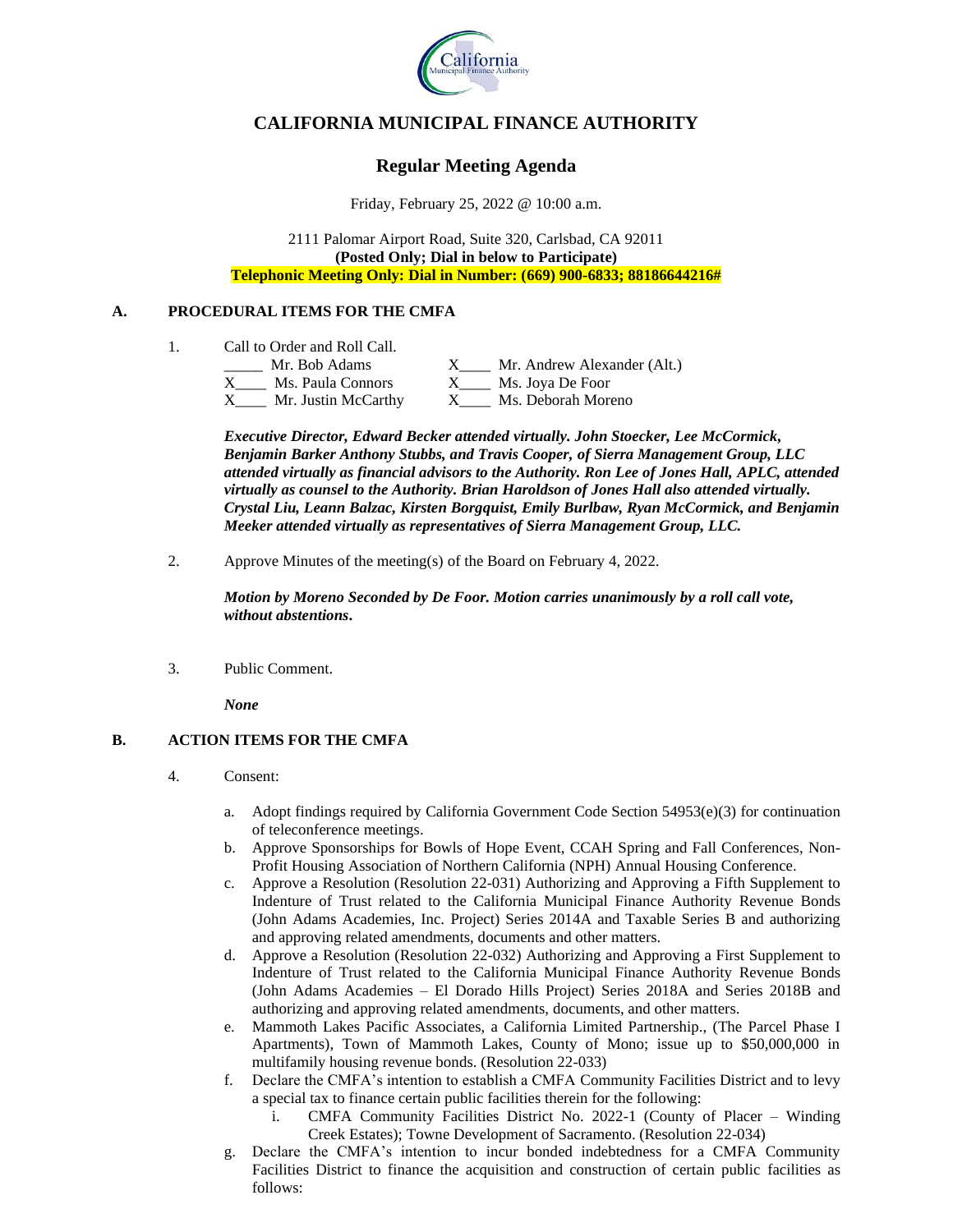i. CMFA Community Facilities District No. 2022-1 (County of Placer – Winding Creek Estates); incur up to \$1,600,000 of indebtedness, Towne Development of Sacramento. (Resolution 22-035)

## *Motion by McCarthy Seconded by De Foor. Motion carries unanimously by a roll call vote, without abstentions***.**

- 5. Declare the CMFA's intent to incur tax-exempt and/or taxable obligations to finance the following projects and other related actions:
	- a. Mercy Housing California 96, LP, (Middlefield Junction Apartments), City of Redwood City, County of San Mateo; issue up to \$85,000,000 in tax-exempt and/or taxable revenue bonds. (Resolution 22-036)

## *Motion by McCarthy Seconded by Moreno. Motion carries unanimously by a roll call vote, without abstentions***.**

b. Fremont Pacific Associates II, A California Limited Partnership, (Osgood Apartments South), City of Fremont, County of Alameda; issue up to \$50,000,000 in tax-exempt and/or taxable revenue bonds. (Resolution 22-037)

## *Motion by Moreno Seconded by De Foor. Motion carries unanimously by a roll call vote, without abstentions***.**

c. San Jose Sunol Street LP, (777 West San Carlos Residential), City of San Jose, County of Santa Clara; issue up to \$85,000,000 in tax-exempt and/or taxable revenue bonds. (Resolution 22-038)

## *Motion by De Foor Seconded by McCarthy. Motion carries unanimously by a roll call vote, without abstentions***.**

d. Petaluma Corona Station LP, (Meridian at Corona Station Apartments), City of Petaluma, County of Sonoma; issue up to \$60,000,000 in tax-exempt and/or taxable revenue bonds. (Resolution 22-039)

#### *Motion by Moreno Seconded by McCarthy. Motion carries unanimously by a roll call vote, without abstentions***.**

e. La Mesa 694, L.P., (8181 Allison Apartments), City of La Mesa, County of San Diego; issue up to \$45,000,000 in tax-exempt and/or taxable revenue bonds. (Resolution 22-040)

#### *Motion by De Foor Seconded by McCarthy. Motion carries unanimously by a roll call vote, without abstentions***.**

f. Chico Cussick Avenue LP, (Cussick Apartments), City of Chico, County of Butte; issue up to \$35,000,000 in tax-exempt and/or taxable revenue bonds. (Resolution 22-041)

#### *Motion by Moreno Seconded by De Foor. Motion carries unanimously by a roll call vote, without abstentions***.**

g. Carlsbad 685, L.P., (Marja Acres Apartments), City of Carlsbad, County of San Diego; issue up to \$16,000,000 in tax-exempt and/or taxable revenue bonds. (Resolution 22-042)

## *Motion by McCarthy Seconded by Moreno. Motion carries unanimously by a roll call vote, without abstentions***.**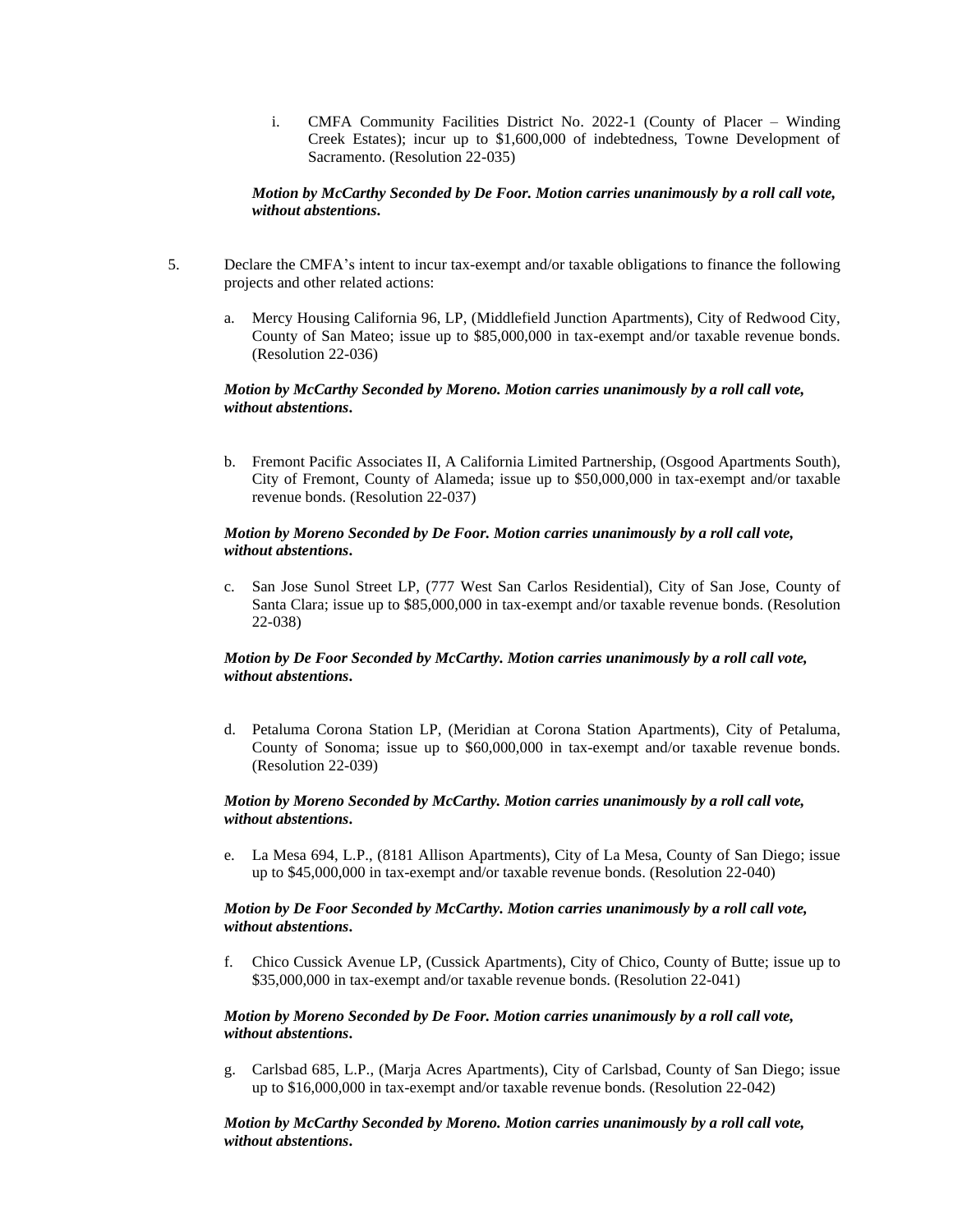h. JEMCOR Development Partners, LLC or an affiliate thereof, (View at Blossom Hill), City of San Jose, County of Santa Clara; issue up to \$95,000,000 in tax-exempt and/or taxable revenue bonds. (Resolution 22-043)

#### *Motion by De Foor Seconded by Moreno. Motion carries unanimously by a roll call vote, without abstentions***.**

i. Sutter Community Affordable Housing or an affiliate thereof, (Richland Village Apartments), City of Yuba City, County of Sutter; issue up to \$45,000,000 in tax-exempt and/or taxable revenue bonds. (Resolution 22-044)

### *Motion by McCarthy Seconded by De Foor. Motion carries unanimously by a roll call vote, without abstentions***.**

j. Rancho Sierra I LP, (Rancho Sierra Senior Apartments), Unincorporated County of Ventura; issue up to \$45,000,000 in tax-exempt and/or taxable revenue bonds. (Resolution 22-045)

#### *Motion by McCarthy Seconded by De Foor. Motion carries unanimously by a roll call vote, without abstentions***.**

k. Friendship Senior Housing, L.P., (Friendship Senior Housing Apartments), City of Oakland, County of Alameda; issue up to \$35,000,000 in tax-exempt and/or taxable revenue bonds. (Resolution 22-046)

#### *Motion by Moreno Seconded by McCarthy. Motion carries unanimously by a roll call vote, without abstentions***.**

l. Villa Verde I, L.P., (Villa Verde Apartments), City of Coachella, County of Riverside; issue up to \$50,000,000 in tax-exempt and/or taxable revenue bonds. (Resolution 22-047)

## *Motion by McCarthy Seconded by De Foor. Motion carries unanimously by a roll call vote, without abstentions***.**

m. San Jose Bascom Associates, a California Limited Partnership, (2350 S. Bascom Apartments), City of San Jose, County of Santa Clara; issue up to \$76,000,000 in tax-exempt and/or taxable revenue bonds. (Resolution 22-048)

#### *Motion by Moreno Seconded by De Foor. Motion carries unanimously by a roll call vote, without abstentions***.**

n. USA Properties Fund, Inc., (Orion Apartments), City of Orange, County of Orange; issue up to \$45,000,000 in tax-exempt and/or taxable revenue bonds. (Resolution 22-049)

#### *Motion by De Foor Seconded by Moreno. Motion carries unanimously by a roll call vote, without abstentions***.**

o. Wasco Pacific Associates, a California Limited Partnership, or entities related thereto, (Smoke Tree Apartments), City of Wasco, County of Kern; issue up to \$25,000,000 in taxexempt and/or taxable revenue bonds. (Resolution 22-050)

## *Motion by McCarthy Seconded by Moreno. Motion carries unanimously by a roll call vote, without abstentions***.**

p. Temecula Pacific Associates, a California Limited Partnership, or entities related thereto, (Vine Creek Apartments), City of Temecula, County of Riverside; issue up to \$30,000,000 in tax-exempt and/or taxable revenue bonds. (Resolution 22-051)

## *Motion by De Foor Seconded by Moreno. Motion carries unanimously by a roll call vote, without abstentions***.**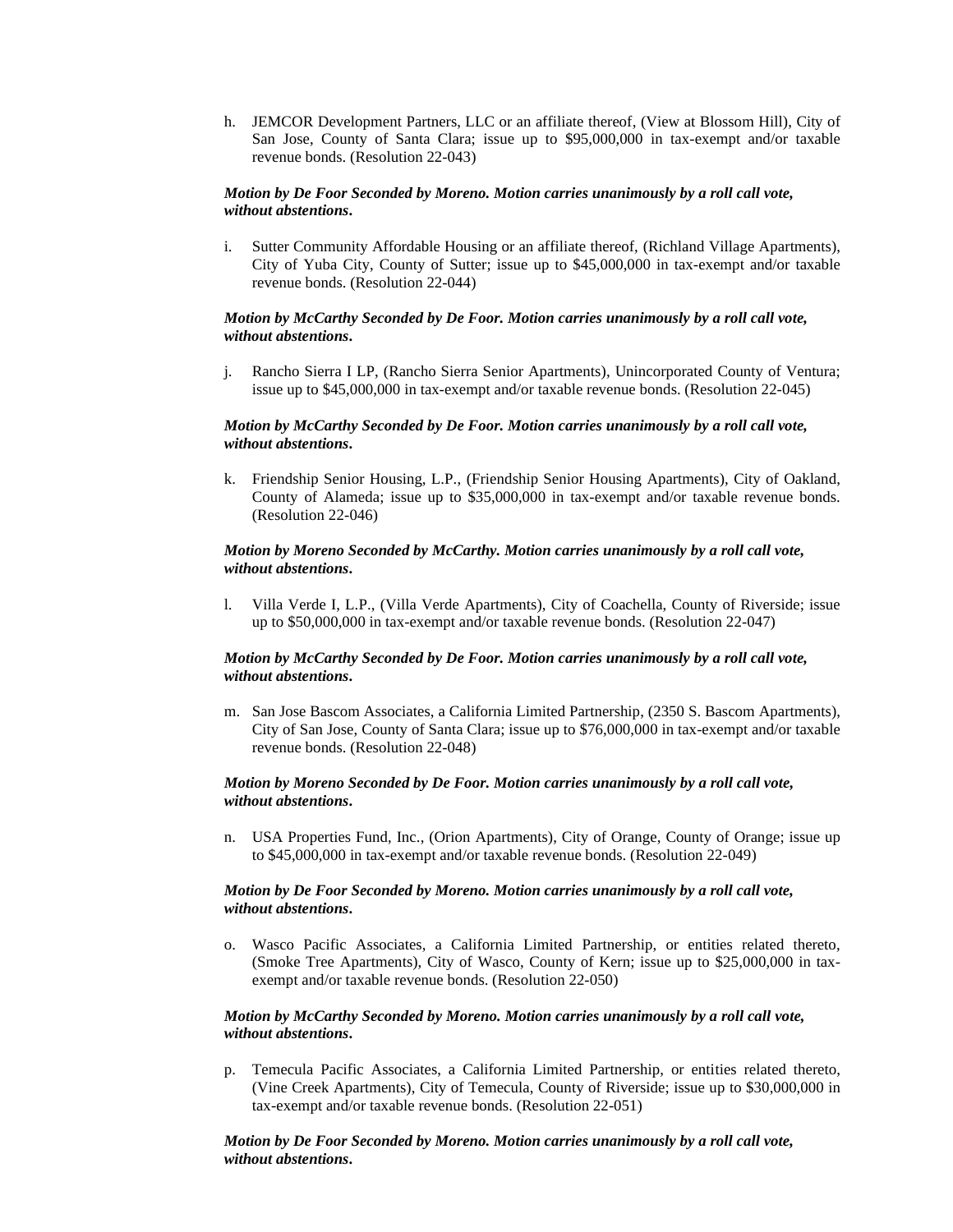q. Satellite (SAHA) or an affiliate thereof, (Beth Asher Senior Apartments), City of Oakland, County of Alameda; issue up to \$25,000,000 in tax-exempt and/or taxable revenue bonds. (Resolution 22-052)

#### *Motion by Moreno Seconded by De Foor. Motion carries unanimously by a roll call vote, without abstentions***.**

r. Alliant Strategic Development or an affiliate thereof, (Vose St. Apartments), City of Los Angeles, County of Los Angeles; issue up to \$148,000,000 in tax-exempt revenue bonds. (Resolution 22-053)

## *Motion by De Foor Seconded by Moreno. Motion carries unanimously by a roll call vote, without abstentions***.**

s. Raven SR Inc., or an affiliate thereof, (Raven SR Inc., Project), Cities of Richmond and Bakersfield, Counties of Contra Costa and Kern; issue up to \$80,000,000 in tax-exempt revenue bonds. (Resolution 22-054)

## *Motion by Moreno Seconded by McCarthy. Motion carries unanimously by a roll call vote, without abstentions***.**

- 6. Authorize the issuance of revenue bonds or other obligations to finance or refinance the following projects, the execution and delivery of related documents, and other related actions:
	- a. Frank G Mar, L.P., a California limited partnership, (Frank G Mar Apartments), City of Oakland, County of Alameda; issue up to \$38,680,982 in tax-exempt and/or taxable revenue bonds. (Resolution 22-055)

## *Motion by Moreno Seconded by McCarthy. Motion carries unanimously by a roll call vote, without abstentions***.**

b. Portola Senior Housing Associates, L.P., a California limited partnership, (Portola Senior Apartments), City of Lake Forest, County of Orange; issue up to \$14,245,815 in tax-exempt and/or taxable revenue bonds. (Resolution 22-056)

## *Motion by Moreno Seconded by De Foor. Motion carries unanimously by a roll call vote, without abstentions***.**

c. IH Lakes Concord LLC, or entities related thereto, (The Lakes Apartments), City of Concord, County of Contra Costa; issue up to \$40,000,000 in tax-exempt and/or taxable revenue bonds. (Resolution 22-057)

#### *Motion by Moreno Seconded by De Foor. Motion carries unanimously by a roll call vote, without abstentions***.**

d. Caritas Affordable Housing, Inc. Project, (Caritas Affordable Housing), Cities of Lancaster, Yucca Valley, Vista, Brea; Counties of Lake County, Los Angeles, San Bernardino, San Diego, Sonoma, and Orange; issue up to \$95,000,000 in tax-exempt and/or taxable revenue bonds. (Resolution 22-058)

#### *Motion by De Foor Seconded by Moreno. Motion carries unanimously by a roll call vote, without abstentions***.**

7. Discuss and Approve the Internal Controls and Policies & Procedures.

*Motion by McCarthy Seconded by De Foor. Motion carries unanimously by a roll call vote, without abstentions***.**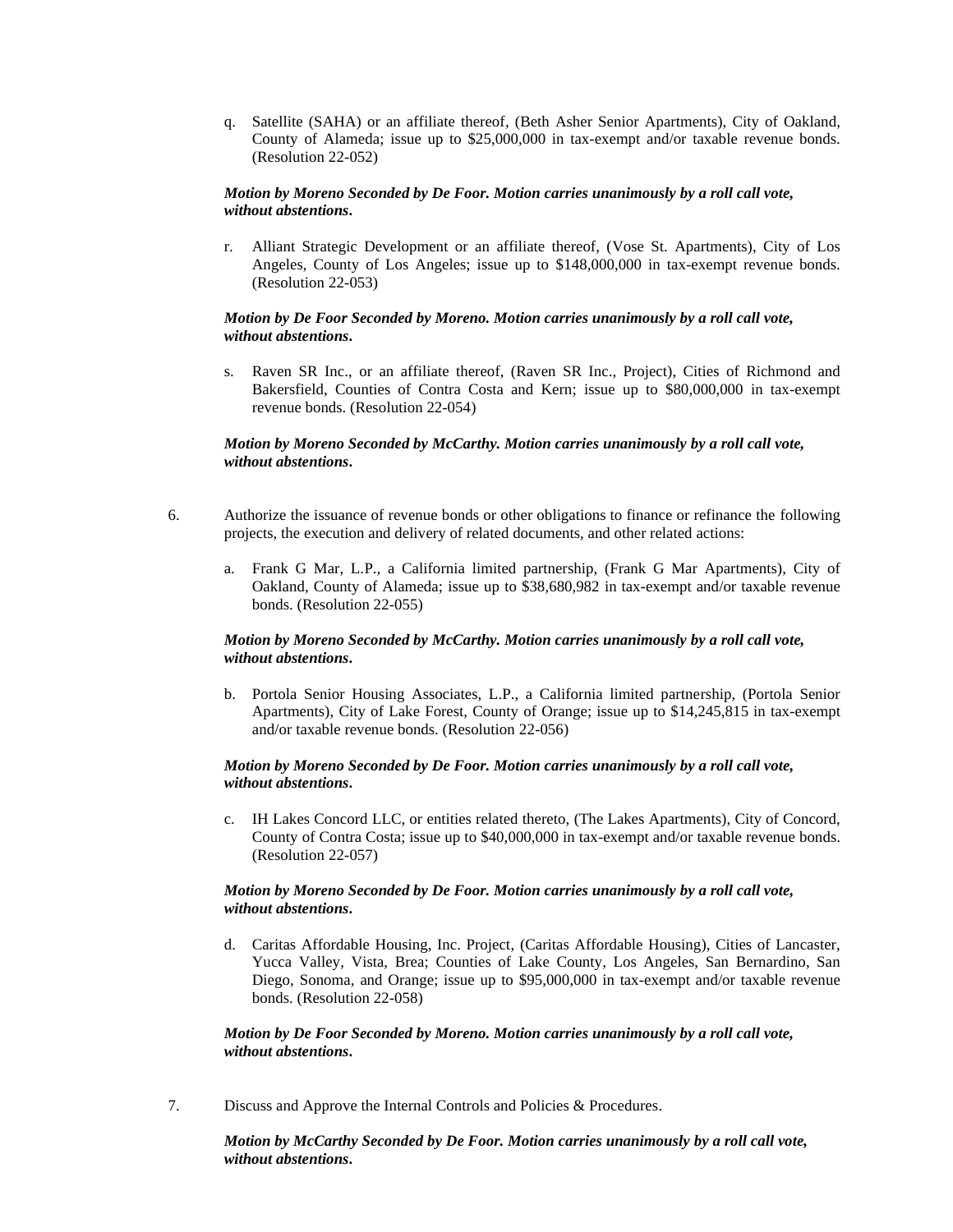## **C. INFORMATIONAL ITEMS FOR THE CMFA**

- 8. Administrative Issues.
	- a. Executive Director Report
	- b. Marketing Update
	- c. Membership Update
	- d. Transaction Update
	- e. Legislative Update
	- f. Legal Update
	- g. FPPC Statement of Economic Interest
- 9. Adjournment.

*Motion by Moreno Seconded by De Foor. Motion carries unanimously by a roll call vote, without abstentions***.**

Address for public inspection of certain meeting materials distributed to the Board of Directors: 2111 Palomar Airport Road, Suite 320, Carlsbad, California 92011.

A request for disability-related modification or accommodation, including auxiliary aids or services, may be made by any person with a disability who requires a modification or accommodation to participate in the public meeting by contacting Kirsten Borgquist, (760) 502-0050, [kborgquist@cmfa-ca.com](mailto:kborgquist@cmfa-ca.com) 2111 Palomar Airport Rd, Suite 320, Carlsbad, CA 92011.

This 3-page agenda was posted at \_\_\_\_\_\_\_\_\_\_\_\_\_\_\_\_\_\_\_\_\_\_\_\_\_\_\_\_\_ on \_\_\_\_\_\_\_\_\_\_\_\_, 2022 at \_\_\_\_\_\_\_\_\_\_\_. Signed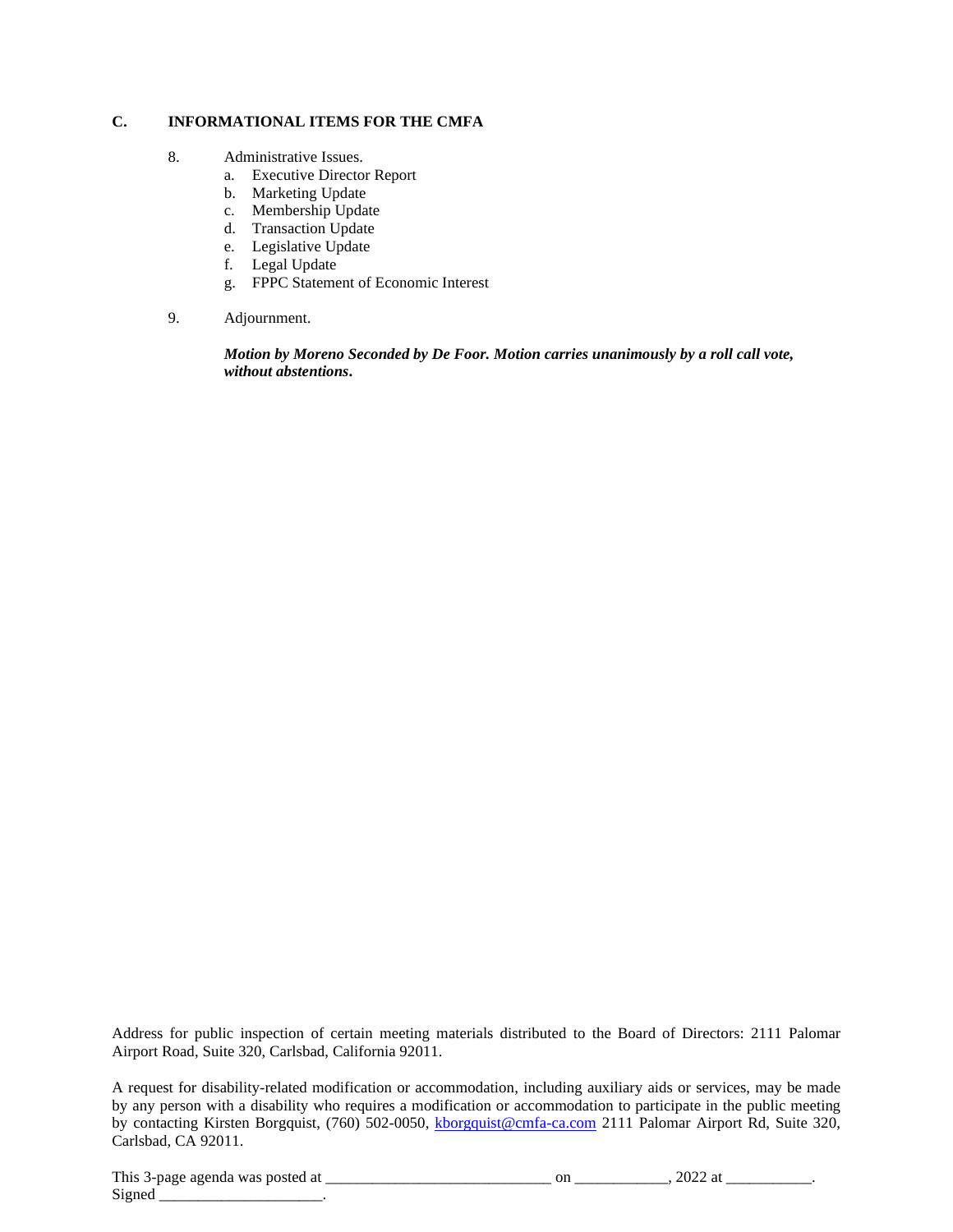

# **CALIFORNIA MUNICIPAL FINANCE AUTHORITY**

# **Special Meeting Minutes**

Friday, February 25, 2022 @ 10:00 a.m.

2111 Palomar Airport Road, Suite 320, Carlsbad, CA 92011 **(Posted Only; Dial in below to Participate) Telephonic Meeting Only: Dial in Number: (669) 900-6833; 88186644216#**

## **A. PROCEDURAL ITEMS FOR THE CMFA**

| Call to Order and Roll Call. |                             |  |
|------------------------------|-----------------------------|--|
| Mr. Bob Adams                | Mr. Andrew Alexander (Alt.) |  |
| Ms. Paula Connors            | Ms. Joya De Foor            |  |
| Mr. Justin McCarthy          | Ms. Deborah Moreno          |  |

*Executive Director, Edward Becker attended virtually. John Stoecker, Lee McCormick, Benjamin Barker Anthony Stubbs, and Travis Cooper, of Sierra Management Group, LLC attended virtually as financial advisors to the Authority. Ron Lee of Jones Hall, APLC, attended virtually as counsel to the Authority. Brian Haroldson of Jones Hall also attended virtually. Crystal Liu, Leann Balzac, Kirsten Borgquist, Emily Burlbaw, Ryan McCormick, and Benjamin Meeker attended virtually as representatives of Sierra Management Group, LLC.*

2. Public Comment.

*None*

# **B. ACTION ITEMS FOR THE CMFA**

- 3. Declare the CMFA's intent to incur tax-exempt and/or taxable obligations to finance the following projects and other related actions:
	- a. AMCAL Somis Ranch Phase 2 Fund, LP, (Somis Ranch Phase 2 Farmworker Apartments), Unincorporated Ventura County; issue up to \$60,000,000 in tax-exempt and/or taxable revenue bonds. (Resolution 22-059)

*Motion by Moreno Seconded by McCarthy. Motion carries unanimously by a roll call vote, without abstentions***.**

b. MAAC Ascencia LP, (Ascencia Apartments), City of Escondido, County of San Diego; issue up to \$50,000,000 in tax-exempt and/or taxable revenue bonds. (Resolution 22-060)

*Motion by De Foor Seconded by McCarthy. Motion carries unanimously by a roll call vote, without abstentions***.**

4. Adjournment.

*Motion by Moreno Seconded by De Foor. Motion carries unanimously by a roll call vote, without abstentions***.**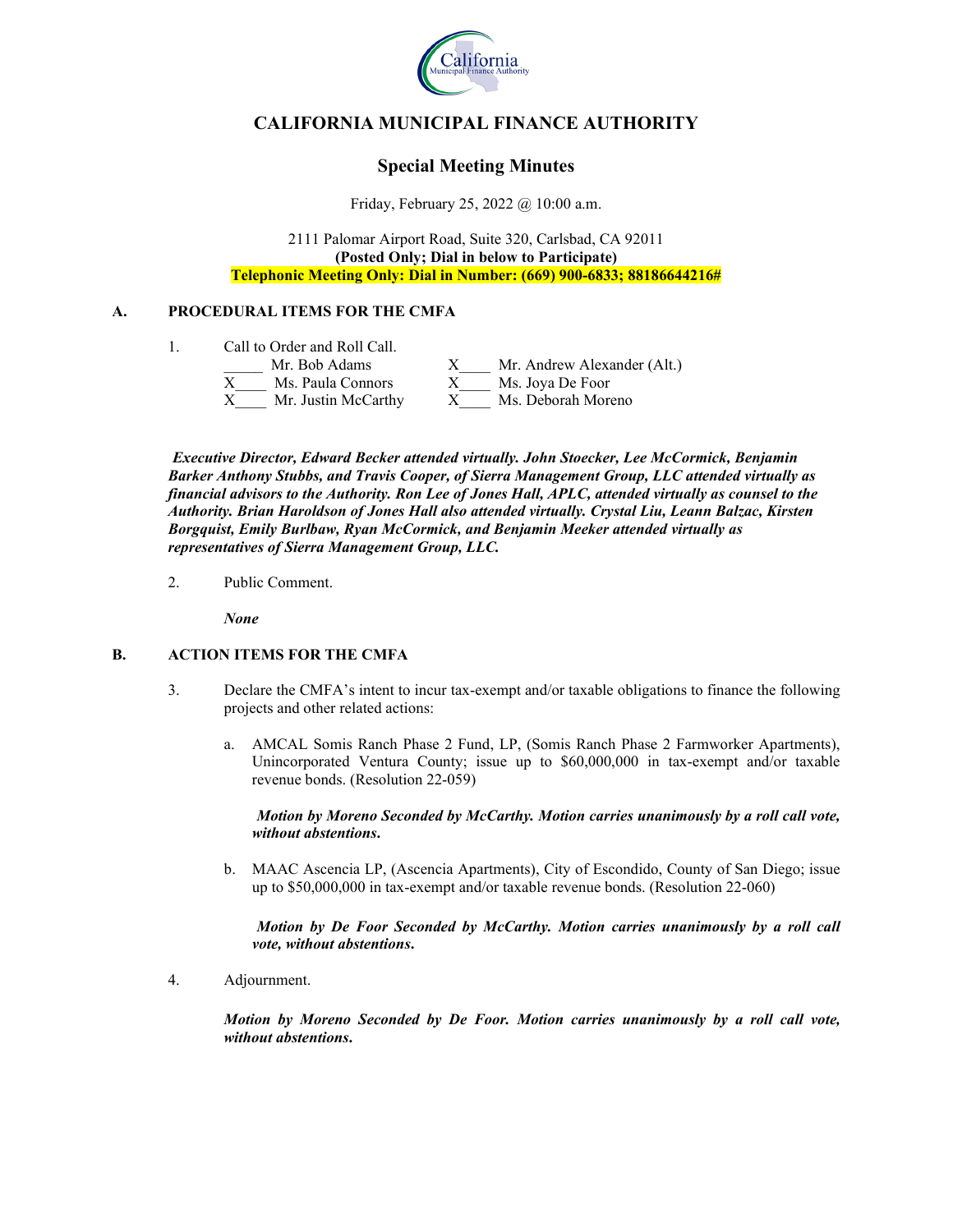Address for public inspection of certain meeting materials distributed to the Board of Directors: 2111 Palomar Airport Road, Suite 320, Carlsbad, California 92011.

A request for disability-related modification or accommodation, including auxiliary aids or services, may be made by any person with a disability who requires a modification or accommodation to participate in the public meeting by contacting Kirsten Borgquist, (760) 502-0050, [kborgquist@cmfa-ca.com](mailto:kborgquist@cmfa-ca.com) 2111 Palomar Airport Rd, Suite 320, Carlsbad, CA 92011.

This 1-page agenda was posted at \_\_\_\_\_\_\_\_\_\_\_\_\_\_\_\_\_\_\_\_\_\_\_\_\_\_\_\_\_ on \_\_\_\_\_\_\_\_\_\_\_\_, 2022 at \_\_\_\_\_\_\_\_\_\_\_. Signed \_\_\_\_\_\_\_\_\_\_\_\_\_\_\_\_\_\_\_\_\_.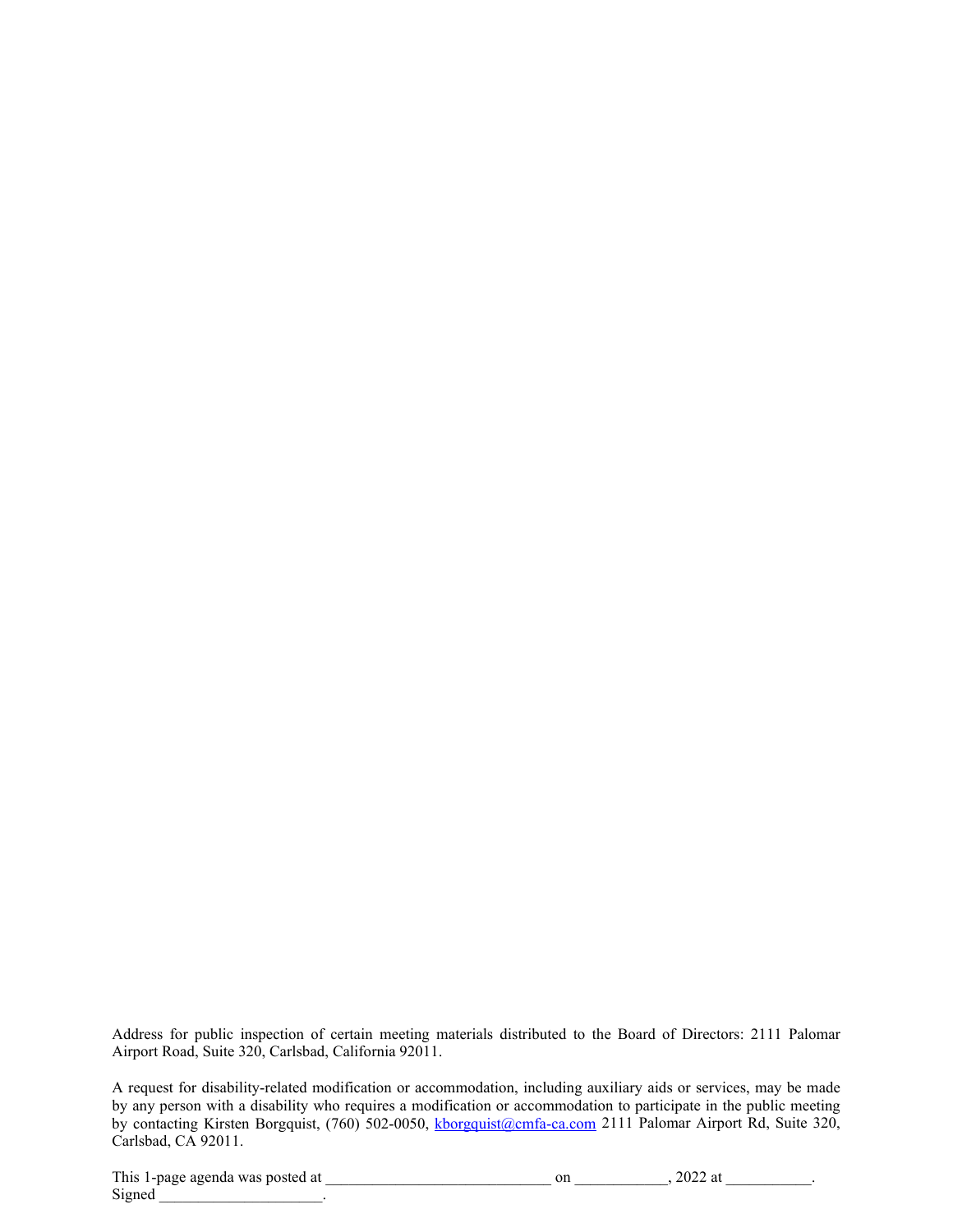

# **CALIFORNIA FOUNDATION FOR STRONGER COMMUNITIES**

# **Minutes**

Friday, February 25, 2022 @ 10:00 a.m.

2111 Palomar Airport Road, Suite 320, Carlsbad, CA 92011 **(Posted Only; Dial in below to Participate) Telephonic Meeting Only: Dial in Number: (669) 900-6833; 88186644216#**

# **A. PROCEDURAL ITEMS FOR THE CFSC**

1. Call to Order and Roll Call.

| can to orger and ron can. |                             |  |
|---------------------------|-----------------------------|--|
| Mr. Bob Adams             | Mr. Andrew Alexander (Alt.) |  |
| Ms. Paula Connors         | Ms. Joya De Foor            |  |
| Mr. Justin McCarthy       | Ms. Deborah Moreno          |  |

*Executive Director, Edward Becker attended virtually. John Stoecker, Lee McCormick, Benjamin Barker Anthony Stubbs, and Travis Cooper, of Sierra Management Group, LLC attended virtually as financial advisors to the Authority. Ron Lee of Jones Hall, APLC, attended virtually as counsel to the Authority. Brian Haroldson of Jones Hall also attended virtually. Crystal Liu, Leann Balzac, Kirsten Borgquist, Emily Burlbaw, Ryan McCormick, and Benjamin Meeker attended virtually as representatives of Sierra Management Group, LLC.*

2. Approve Minutes of the meeting(s) of the Board on February 4, 2022.

*Motion by Moreno Seconded by De Foor. Motion carries unanimously by a roll call vote, without abstentions***.**

3. Public Comment.

*None*

## **B. ACTION ITEMS FOR THE CFSC**

- 4. Consent:
	- a. Adopt findings required by California Government Code Section  $54953(e)(3)$  for continuation of teleconference meetings.

*Motion by Connors Seconded by Moreno. Motion carries unanimously by a roll call vote, without abstentions***.**

5. Discuss and Approve the Internal Controls and Policies & Procedures.

*Motion by Moreno Seconded by De Foor. Motion carries unanimously by a roll call vote, without abstentions***.**

6. Discuss and Approve Charitable Donation Recipients.

*The Board, by unanimous vote, approved a \$10,000 grant to Alliance for Community Transformations targeted to Mariposa County CASA. Motion by Connors and Seconded by Moreno; Motion carries unanimously by a roll call vote, without abstentions.*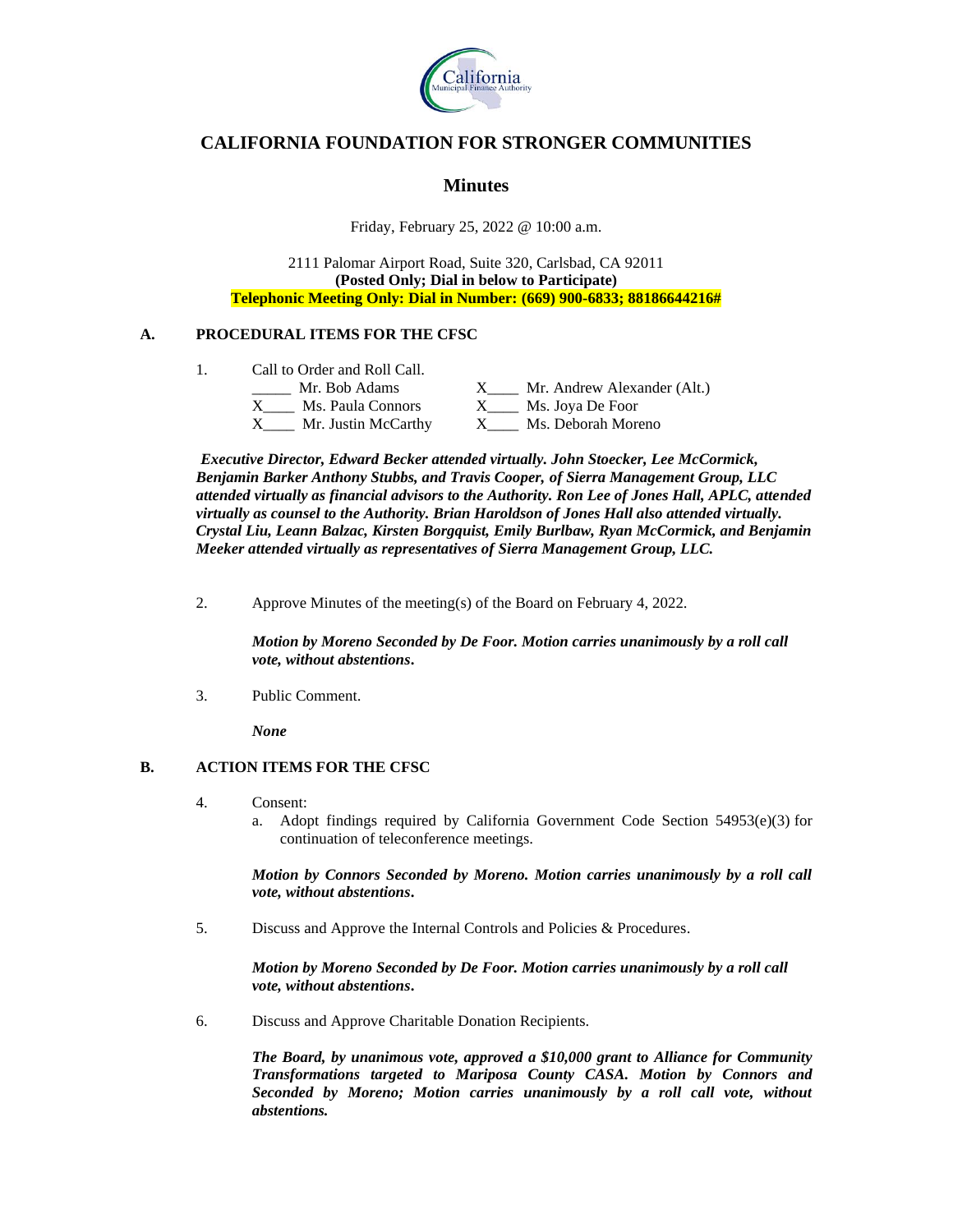*The Board, by unanimous vote, approved a \$10,000 grant to CASA of Los Angeles. Motion by Connors and Seconded by Moreno; Motion carries unanimously by a roll call vote, without abstentions.*

*The Board, by unanimous vote, approved a \$10,000 grant to Child Advocates targeted tp Placer County CASA. Motion by Connors and Seconded by Moreno; Motion carries unanimously by a roll call vote, without abstentions.*

*The Board, by unanimous vote, approved a \$10,000 grant to Court Appointed Special Advocate (Orange County CASA). Motion by Connors and Seconded by Moreno; Motion carries unanimously by a roll call vote, without abstentions.*

*The Board, by unanimous vote, approved a \$10,000 grant to Court Appointed Special Advocates of Kern County. Motion by Connors and Seconded by Moreno; Motion carries unanimously by a roll call vote, without abstentions.*

*The Board, by unanimous vote, approved a \$20,000 grant to Court Appointed Special Advocates of Mendocino County and Lake County (\$10,000 to each county). Motion by Connors and Seconded by Moreno; Motion carries unanimously by a roll call vote, without abstentions.*

*The Board, by unanimous vote, approved a \$30,000 grant to Lassen Family Services targeted to CASA of Lassen County. Motion by Connors and Seconded by Moreno; Motion carries unanimously by a roll call vote, without abstentions.*

*The Board, by unanimous vote, approved a \$30,000 grant to Marin Court Appointed Special Advocates. Motion by Connors and Seconded by Moreno; Motion carries unanimously by a roll call vote, without abstentions.*

*The Board, by unanimous vote, approved a \$10,000 grant to Training Employment and Community Help, Inc, targeted to Modoc County CASA. Motion by Connors and Seconded by Moreno; Motion carries unanimously by a roll call vote, without abstentions.*

*The Board, by unanimous vote, approved a \$30,000 grant to Plumas Crisis Intervention and Resource Center targeted to Plumas County CASA. Motion by Connors and Seconded by Moreno; Motion carries unanimously by a roll call vote, without abstentions.*

*The Board, by unanimous vote, approved a \$35,000 grant to Kidsave International, Inc. Motion by De Foor and Seconded by Moreno; Motion carries unanimously by a roll call vote, without abstentions.*

*The Board, by unanimous vote, approved a \$15,000 grant to Long Beach Neighborhood Foundation. Motion by De Foor and Seconded by Moreno; Motion carries unanimously by a roll call vote, without abstentions.*

*The Board, by unanimous vote, approved a \$25,000 grant to Shelter Partnership, Inc. Motion by De Foor and Seconded by Moreno; Motion carries unanimously by a roll call vote, without abstentions.*

*The Board, by unanimous vote, approved a \$20,000 grant to Lincoln. Motion by McCarthy and Seconded by Moreno; Motion carries unanimously by a roll call vote, without abstentions.*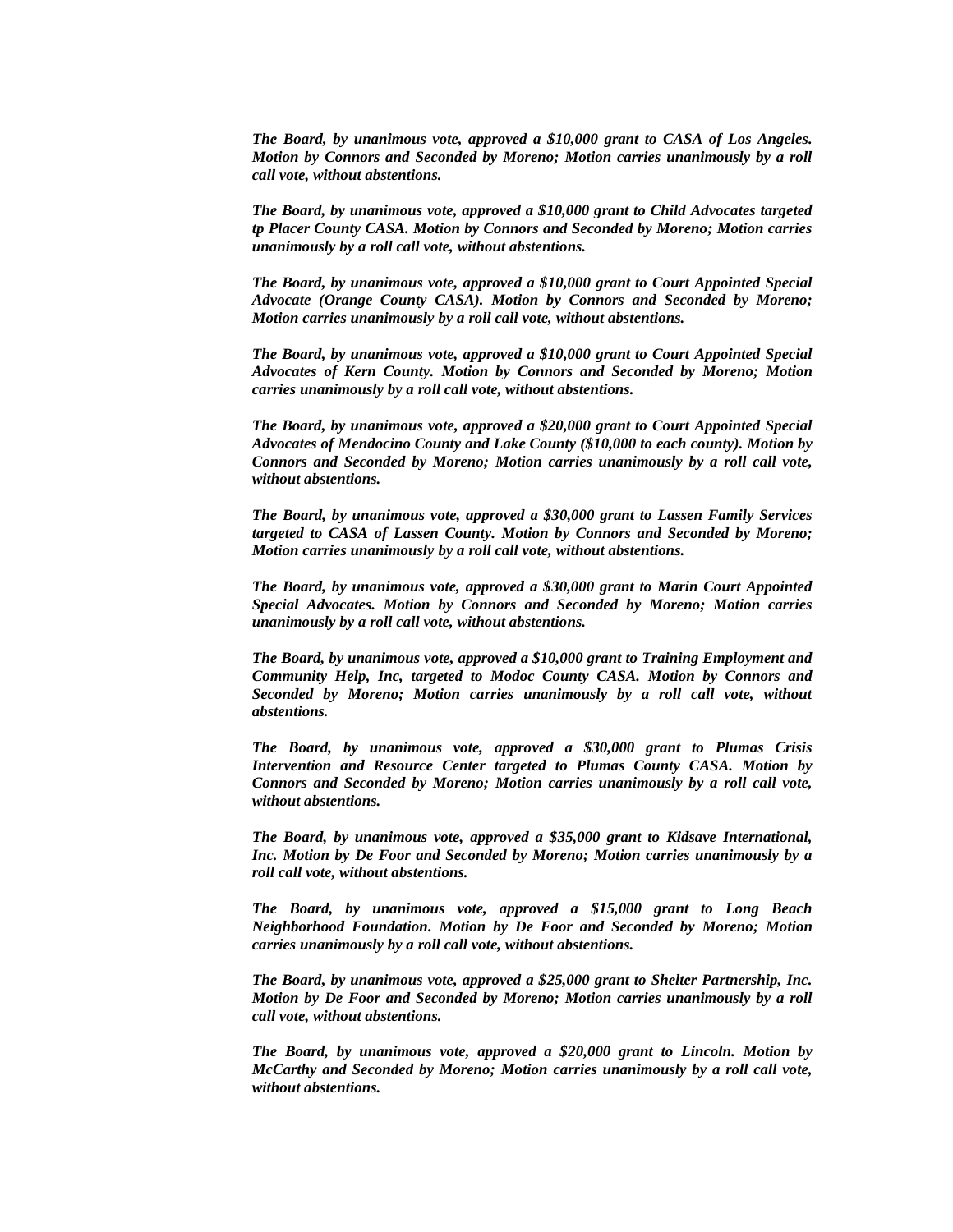*The Board, by unanimous vote, approved a \$30,000 grant to Monument Crisis Center. Motion by Alexander and Seconded by McCarthy; Motion carries unanimously by a roll call vote, without abstentions.*

*The Board, by unanimous vote, approved a \$20,000 grant to QueensCare Health Crisis. Motion by McCarthy and Seconded by Moreno; Motion carries unanimously by a roll call vote, without abstentions.*

## **C. INFORMATIONAL ITEMS FOR THE CFSC**

7. Administrative Issues. a. Executive Director Report

*None*

8. Adjournment.

*Motion by Moreno Seconded by Connors. Motion carries unanimously by a roll call vote, without abstentions***.**

Address for public inspection of certain meeting materials distributed to the Board of Directors: 2111 Palomar Airport Road, Suite 320, Carlsbad, California 92011.

A request for disability-related modification or accommodation, including auxiliary aids or services, may be made by any person with a disability who requires a modification or accommodation to participate in the public meeting by contacting Kirsten Borgquist, (760) 502-0050, [kborgquist@cmfa-ca.com](mailto:kborgquist@cmfa-ca.com) 2111 Palomar Airport Rd, Suite 320, Carlsbad, CA 92011.

This 1-page agenda was posted at \_\_\_\_\_\_\_\_\_\_\_\_\_\_\_\_\_\_\_\_\_\_\_\_\_\_\_\_\_ on \_\_\_\_\_\_\_\_\_\_\_\_, 2022 at  $\therefore$  Signed  $\therefore$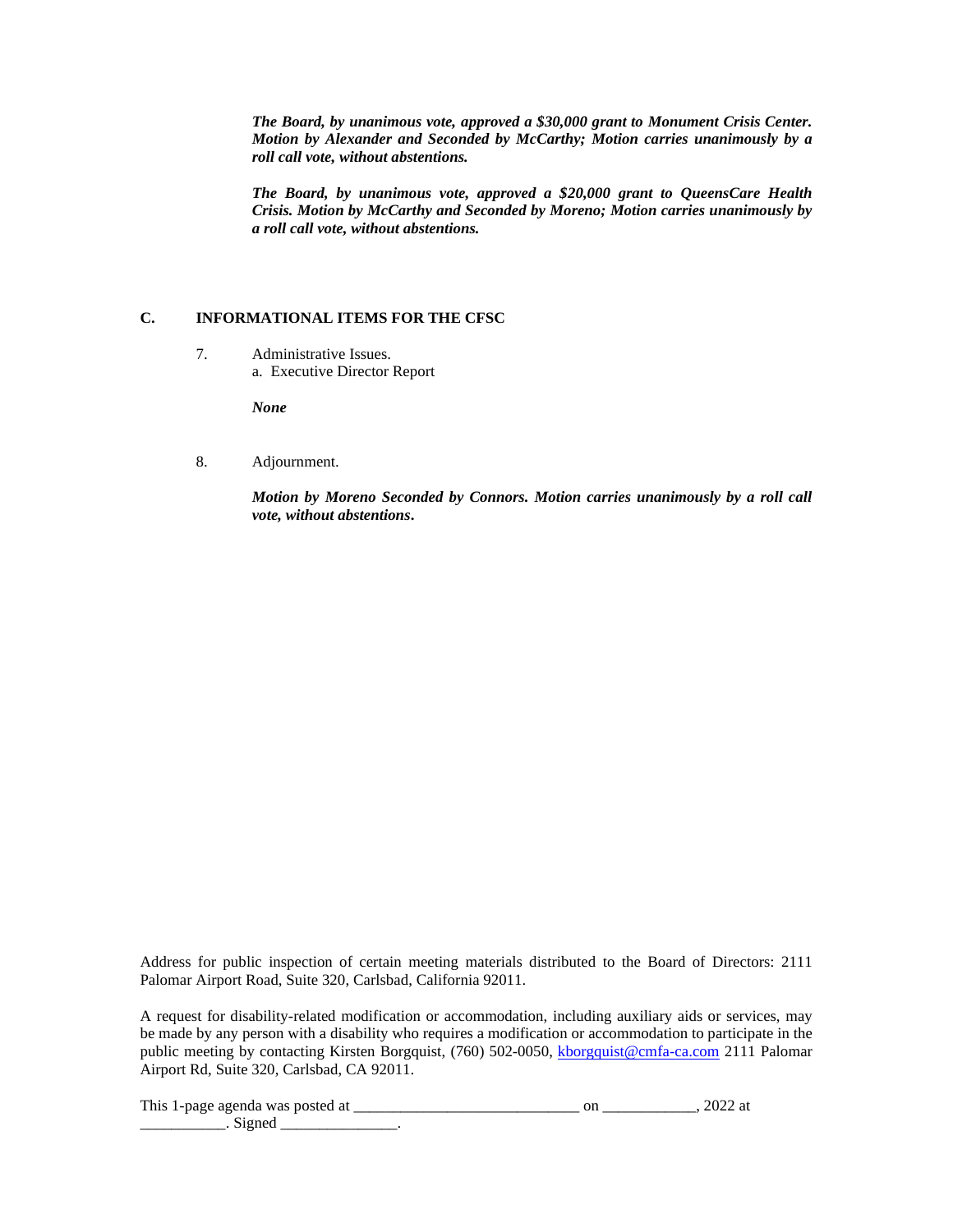

# **CALIFORNIA FOUNDATION FOR PUBLIC FACILITIES**

# **Minutes**

Friday, February 25, 2022 @ 10:00 a.m.

2111 Palomar Airport Road, Suite 320, Carlsbad, CA 92011; and 13838 Meadow Lane, Lytle Creek, CA 92358-0239 **(Posted Only; Dial in below to Participate) Telephonic Meeting Only: Dial in Number: (669) 900-6833 Access Code: 88186644216#**

## **A. PROCEDURAL ITEMS FOR THE CFPF**

| Call to Order and Roll Call. |                             |
|------------------------------|-----------------------------|
| Mr. Bob Adams                | Mr. Andrew Alexander (Alt.) |
| Ms. Paula Connors            | Ms. Joya De Foor            |
| Mr. Justin McCarthy          | Ms. Deborah Moreno          |

*Executive Director, Edward Becker attended virtually. John Stoecker, Lee McCormick, Benjamin Barker Anthony Stubbs, and Travis Cooper, of Sierra Management Group, LLC attended virtually as financial advisors to the Authority. Ron Lee of Jones Hall, APLC, attended virtually as counsel to the Authority. Brian Haroldson of Jones Hall also attended virtually. Crystal Liu, Leann Balzac, Kirsten Borgquist, Emily Burlbaw, Ryan McCormick, and Benjamin Meeker attended virtually as representatives of Sierra Management Group, LLC.*

2. Approve Minutes of the meeting(s) of the Board on February 4, 2022.

*Motion by Moreno Seconded by De Foor. Motion carries unanimously by a roll call vote, without abstentions***.**

3. Public Comment.

*None*

## **B. ACTION ITEMS FOR THE CFPF**

- 4. Consent:
	- a. Adopt findings required by California Government Code Section 54953(e)(3) for continuation of teleconference meetings.

*Motion by Moreno Seconded by De Foor. Motion carries unanimously by a roll call vote, without abstentions***.**

5. Discuss and Approve the Internal Controls and Policies & Procedures.

*Motion by Moreno Seconded by Connors. Motion carries unanimously by a roll call vote, without abstentions***.**

## **C. INFORMATIONAL ITEMS FOR THE CFPF**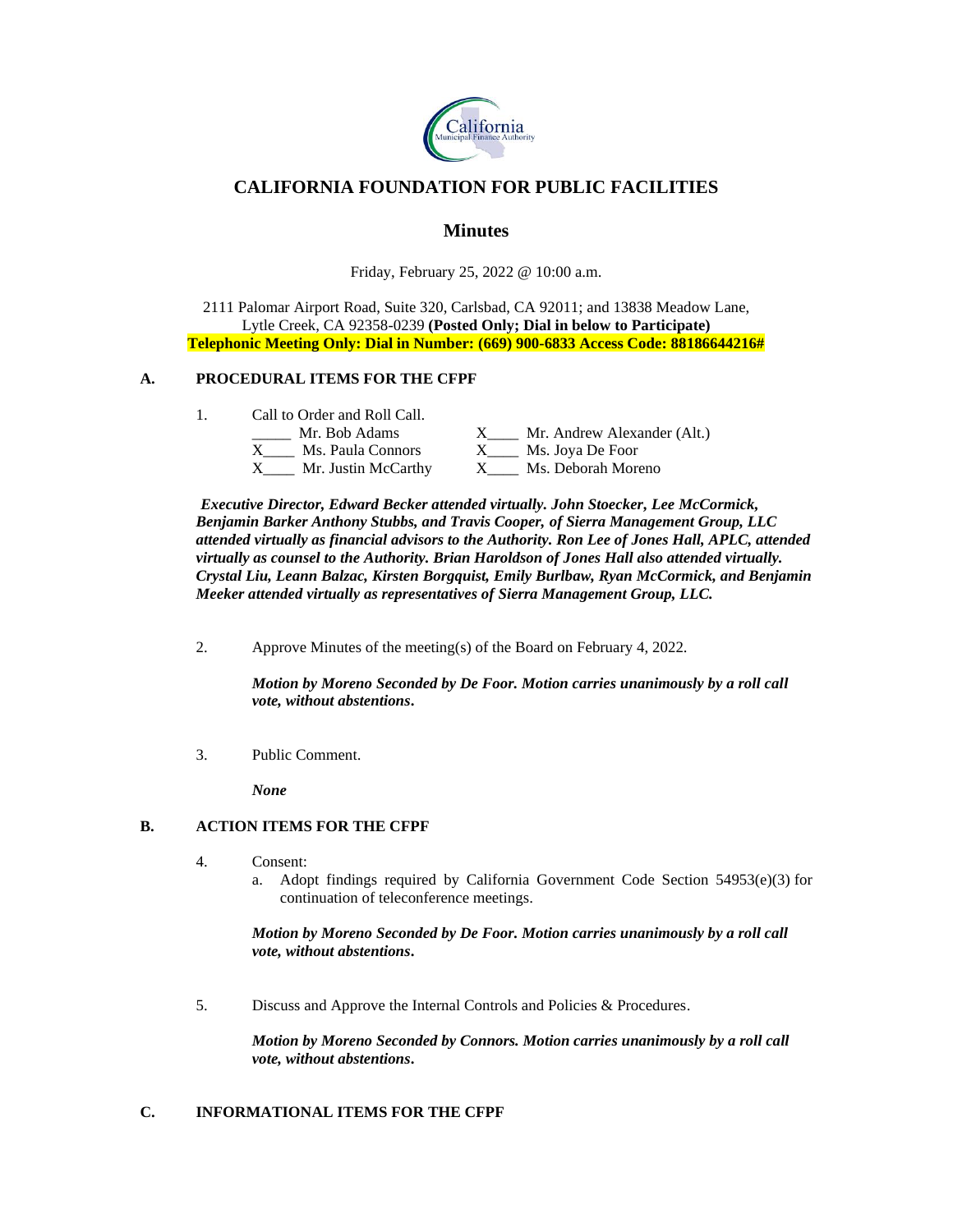- 6. Administrative Issues. a. Executive Director Report
- 7. Adjournment.

*Motion by Moreno Seconded by Connors. Motion carries unanimously by a roll call vote, without abstentions***.**

Address for public inspection of certain meeting materials distributed to the Board of Directors: 2111 Palomar Airport Road, Suite 320, Carlsbad, California 92011.

A request for disability-related modification or accommodation, including auxiliary aids or services, may be made by any person with a disability who requires a modification or accommodation to participate in the public meeting by contacting Kirsten Borgquist, (760) 502-0050, [kborgquist@cmfa-ca.com](mailto:kborgquist@cmfa-ca.com) 2111 Palomar Airport Rd, Suite 320, Carlsbad, CA 92011.

This 1-page agenda was posted at \_\_\_\_\_\_\_\_\_\_\_\_\_\_\_\_\_\_\_\_\_\_\_\_\_\_\_\_\_ on \_\_\_\_\_\_\_\_\_\_\_\_, 2022 at \_\_\_\_\_\_\_\_\_\_\_\_\_\_\_. Signed \_\_\_\_\_\_\_\_\_\_\_\_\_\_\_\_\_.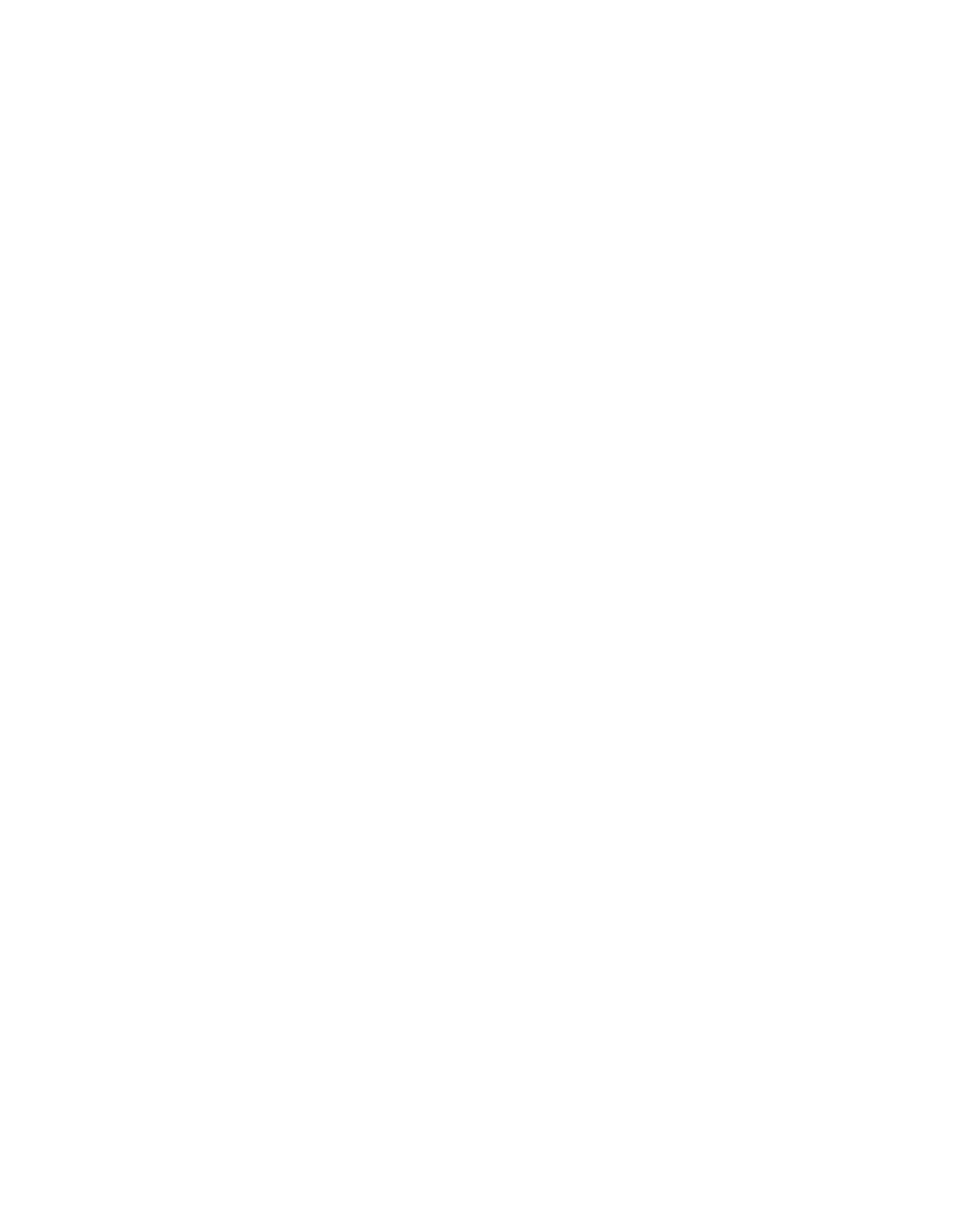

# **CMFA SPECIAL FINANCE AGENCY CMFA SPECIAL FINANCE AGENCY I CMFA SPECIAL FINANCE AGENCY VII CMFA SPECIAL FINANCE AGENCY VIII CMFA SPECIAL FINANCE AGENCY XII**

# **Minutes**

Friday, February 25, 2022 @ 10:00 a.m.

### 2111 Palomar Airport Road, Suite 320, Carlsbad, CA 92011 **(Posted Only; Dial in below to Participate) Telephonic Meeting Only: Dial in Number: (669) 900-6833; 88186644216#**

The following agenda will be repeated for each of the above-named public agencies:

## **A. PROCEDURAL ITEMS FOR EACH AGENCY**

1. Call to Order and Roll Call.

| Mr. Bob Adams       | Mr. Andrew Alexander(Alt.) |
|---------------------|----------------------------|
| Ms. Paula Connors   | Ms. Joya De Foor           |
| Mr. Justin McCarthy | Ms. Deborah Moreno         |

*Executive Director, Edward Becker attended virtually. John Stoecker, Lee McCormick, Benjamin Barker Anthony Stubbs, and Travis Cooper, of Sierra Management Group, LLC attended virtually as financial advisors to the Authority. Ron Lee of Jones Hall, APLC, attended virtually as counsel to the Authority. Brian Haroldson of Jones Hall also attended virtually. Crystal Liu, Leann Balzac, Kirsten Borgquist, Emily Burlbaw, Ryan McCormick, and Benjamin Meeker attended virtually as representatives of Sierra Management Group, LLC*

2. Approve Minutes of the meeting(s) of the Board.

*Motion by Moreno Seconded by De Foor. Motion carries unanimously by a roll call vote, without abstentions***.**

3. Public Comment.

*None*

## **B. ACTION ITEMS FOR EACH AGENCY**

- 4. Consent:
	- a. Adopt findings required by California Government Code Section  $54953(e)(3)$  for continuation of teleconference meetings.

*Motion by Moreno Seconded by De Foor. Motion carries unanimously by a roll call vote, without abstentions***.**

## **C. INFORMATIONAL ITEMS FOR EACH AGENCY**

5. Adjournment.